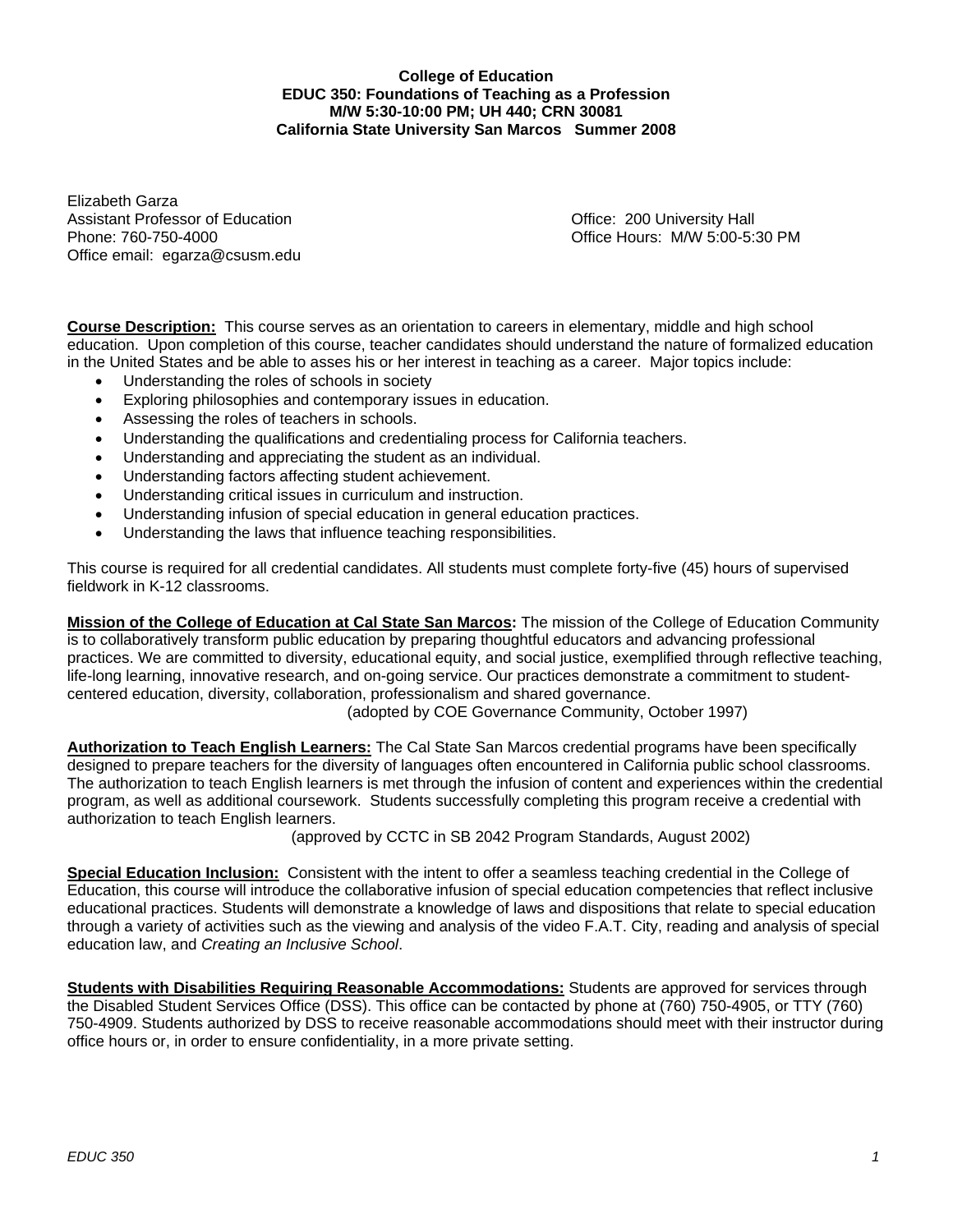**College of Education Attendance Policy:** Due to the dynamic and interactive nature of courses in the College of Education, all students are expected to attend all classes and participate actively. Absences and late arrivals/early departures will affect the final grade. A minimum grade of C+ is required in Educ 350 to qualify as prerequisite for admission to the Cal State San Marcos teacher credential program. COE attendance policy states, "At a minimum, students must attend 80% of class time, or s/he may not receive a passing grade for the course at the discretion of the instructor. Individual instructors may adopt more stringent attendance requirements." Should students have extenuating circumstances, please contact the instructor as soon as possible. In this section of Educ 350, the instructor has adopted this additional policy: If you miss one class session, you cannot receive a grade of A or A -; if you miss two class sessions, you cannot receive a grade of B+, B, or B-. If you miss three class sessions, you will receive a C+ at best (depending on your accomplishments on assignments). If you miss four or more class sessions, you will receive a D or F.

**Credential Program Recommendations:** As one of several evaluation methods, Educ 350 course instructors are asked for feedback concerning credential candidates who are applying for programs at Cal State San Marcos. Keep in mind that your professionalism and hard work in this class not only affect your course grade, but also indicate your readiness for a credential program.

**Fieldwork:** In addition to in-class work, assigned readings and projects, students will participate in forty-five (45) hours of supervised fieldwork assignments in a variety of public school settings. Details on the fieldwork are found on the WebCT site. Documentation of these hours is required to receive a grade in EDUC 350. Cal State San Marcos students are expected to adhere to professional standards in their dress and behavior in the field. Required clearances (fingerprints, TB test) are the responsibility of the student. A recommendation (usually from the classroom teacher where most of the fieldwork is done, also known as a Field Experience Recommendation) is a requirement for admission to the Cal State San Marcos Teacher Credentialing programs.

### **All University Writing Requirement**

Every course at the university must fulfill the university's writing requirement of at least 2500 words. In EDUC 350, this is accomplished through the following written assignments: Teacher Interview, Philosophy Paper, Reading Logs, and Inclusion/Law/Diversity.

#### **CSUSM Academic Honesty Policy**

"Students will be expected to adhere to standards of academic honesty and integrity, as outlined in the Student Academic Honesty Policy. All written work and oral presentation assignments must be original work. All ideas/materials that are borrowed from other sources must have appropriate references to the original sources. Any quoted material should give credit to the source and be punctuated with quotation marks.

Students are responsible for honest completion of their work including examinations. There will be no tolerance for infractions. If you believe there has been an infraction by someone in the class, please bring it to the instructor's attention. The instructor reserves the right to discipline any student for academic dishonesty in accordance with the general rules and regulations of the university. Disciplinary action may include the lowering of grades and/or the assignment of a failing grade for an exam, assignment, or the class as a whole."

Incidents of Academic Dishonesty will be reported to the Dean of Students. Sanctions at the University level may include suspension or expulsion from the University.

#### **Plagiarism:**

As an educator, it is expected that each student will do his/her own work, and contribute equally to group projects and processes. Plagiarism or cheating is unacceptable under any circumstances. If you are in doubt about whether your work is paraphrased or plagiarized see the Plagiarism Prevention for Students website http://library.csusm.edu/plagiarism/index.html. If there are questions about academic honesty, please consult the University catalog.

**Use of Technology:** Students are expected to demonstrate competency in the use of various forms of technology (i.e. word processing, electronic mail, WebCT6, use of the Internet, and/or multimedia presentations). Specific requirements for course assignments with regard to technology are at the discretion of the instructor. Keep a digital copy of all assignments for use in your teaching portfolio. All assignments will be submitted online. Details will be given in class.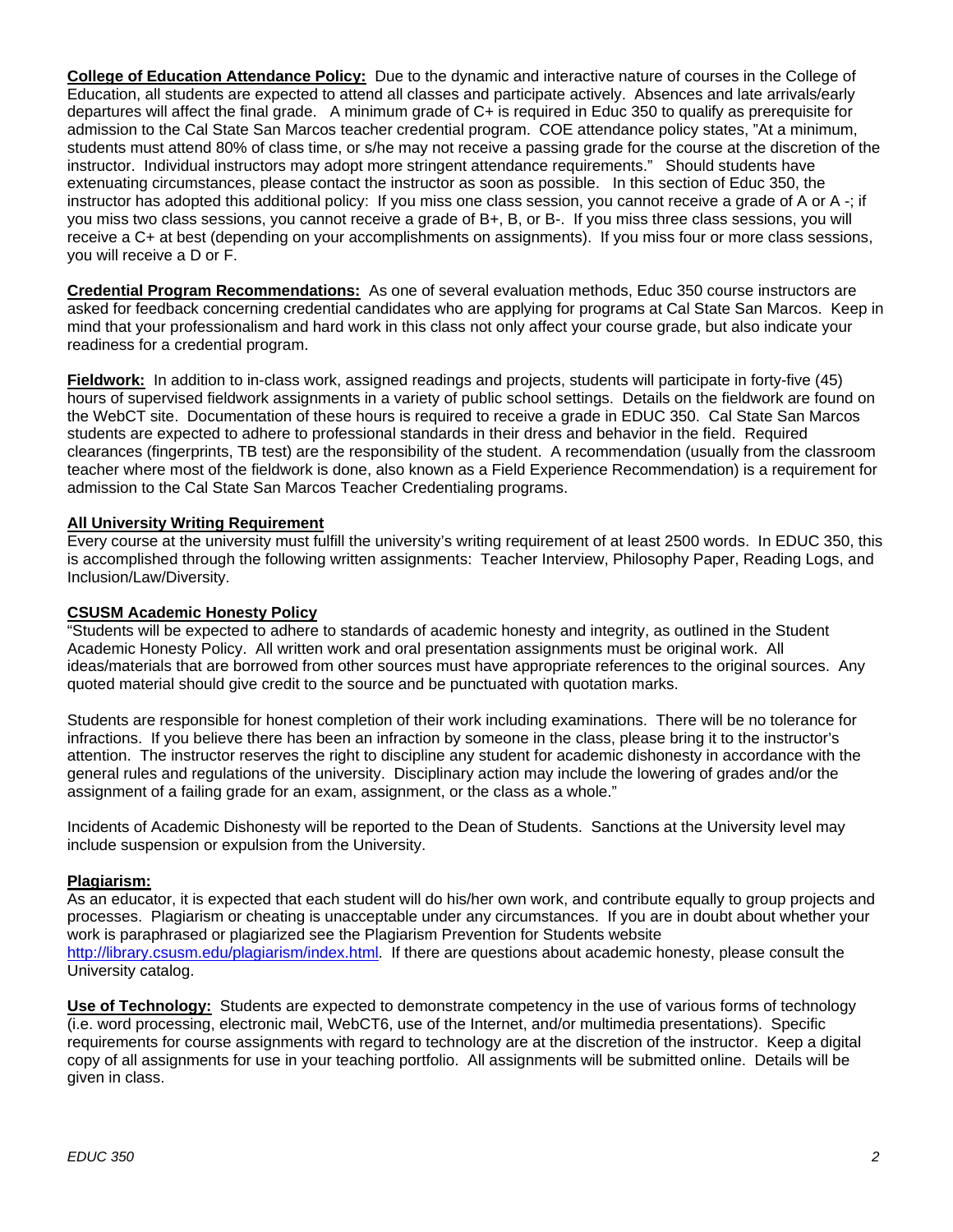### **Electronic Communication Protocol**

Electronic correspondence is a part of your professional interactions. If you need to contact the instructor, e-mail is often the easiest way to do so. It is my intention to respond to all received e-mails in a timely manner. Please be reminded that e-mail and on-line discussions are a very specific form of communication, with their own nuances and etiquette. For instance, electronic messages sent in all upper case (or lower case) letters, major typos, or slang, often communicate more than the sender originally intended. With that said, please be mindful of all e-mail and on-line discussion messages you send to your colleagues, to faculty members in the College of Education, or to persons within the greater educational community. All electronic messages should be crafted with professionalism and care. Things to consider:

- Would I say in person what this electronic message specifically says?
- How could this message be misconstrued?
- Does this message represent my highest self?
- Am I sending this electronic message to avoid a face-to-face conversation?

In addition, if there is ever a concern with an electronic message sent to you, please talk with the author in person in order to correct any confusion.

**Teaching Performance Expectation (TPE) for EDUC 350**: A primary goal of EDUC 350 is to begin the process of developing teacher candidates to become professional educators. The following TPE of the California Commission for Teacher Credentialing is expected to be met during this course:

### **TPE 12: Professional, Legal and Ethical Obligations**

Candidates are aware of their own personal values and biases and recognize ways in which these values and biases affect the teaching and learning of students. They resist racism and acts of intolerance. Candidates appropriately manage their professional time spent in teaching responsibilities to ensure that academic goals are met.

Candidates for a Teaching Credential understand and honor legal and professional obligations to protect the privacy, health, and safety of students, families, and other school professionals. They are aware of and act in accordance with ethical considerations and they model ethical behaviors for students. Candidates understand and honor all laws relating to professional misconduct and moral fitness.

#### **Teaching Performance Assessment for Developing as a Professional Educator**

The successful completion of the personal philosophy assignment is a requirement for completion of this course and is a component of partially meeting the TPE described above. This statement will be used for assessment both in the course and at completion of the College of Education program. Retain an electronic copy of your statement for submission for your portfolio at the completion of your teacher education program.

**Class Discussions and Participation:** Students will engage in student-centered learning each class session, and will be expected to actively participate.

- Do you participate in class discussions productively, sharing your knowledge and understandings?
- Do you interact productively with your peers, taking on a variety of roles (leader, follower, etc.)?
- Do you contribute appropriately to group work—do you "do your share"?
- Are you able to accept others' opinions?
- Are you supportive of others' ideas?
- Do you support your peers during their presentations?
- Can you monitor and adjust your participation to allow for others' ideas as well as your own to be heard?

**Course Requirements:** Teacher education is a professional preparation program. It is expected that students will come to class prepared to discuss the readings, submit required assignments, and participate in class activities. Students are expected to adhere to academic honesty and integrity, standards of dependability, confidentiality and writing achievement. Because it is important for teachers to be able to effectively communicate their ideas to students, parents, colleagues, and administrators, writing that is original, clear and error-free is a priority for the College of Education. It is expected that work will be turned in on time. Please discuss individual issues with the instructor. Points will be deducted if assignments are submitted late (10% penalty per day late; no credit will be awarded if the assignment is one week late).

#### **Required Texts:**

Grant, Carl. A. & Gillette, Maureen. (2005). *Learning to Teach Everyone's Children: Equity, Empowerment and Education that is Multicultural.* Thomson & Wadsworth.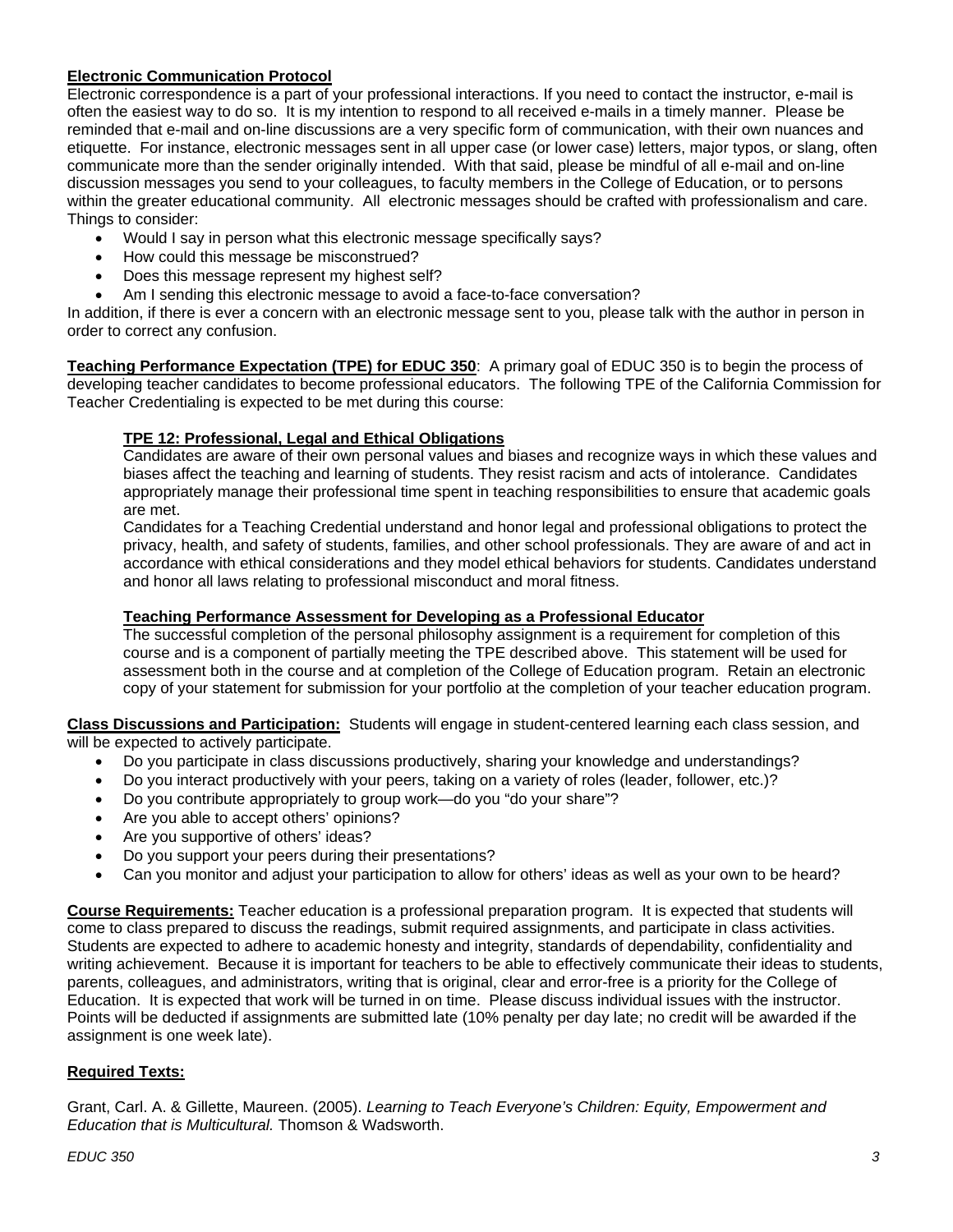#### ISBN 0-534-64467-8, Approximately \$ 45 - 65

Villa, R. A. and Thousand, J. S. (2005). *Creating an Inclusive School* (2nd ed.). Alexandria, VA: Association for Supervision and Curriculum Development. , ISBN 0-87120-251-4 Approximately \$12 - 25

#### **Assignments and grading:**

| 1. Classroom observation reports (and fieldwork log)                         | Pass/Fail                    |
|------------------------------------------------------------------------------|------------------------------|
| 2. Participation                                                             | 10 points                    |
| 3. Reading log                                                               | 30 points (5 pts each entry) |
| 4. Current events in education oral presentation                             | 10 points                    |
| 5. Interview of a teacher                                                    | 20 points                    |
| 6. Personal philosophy of schooling, learning and teaching/TPE 12 reflection | 20 points                    |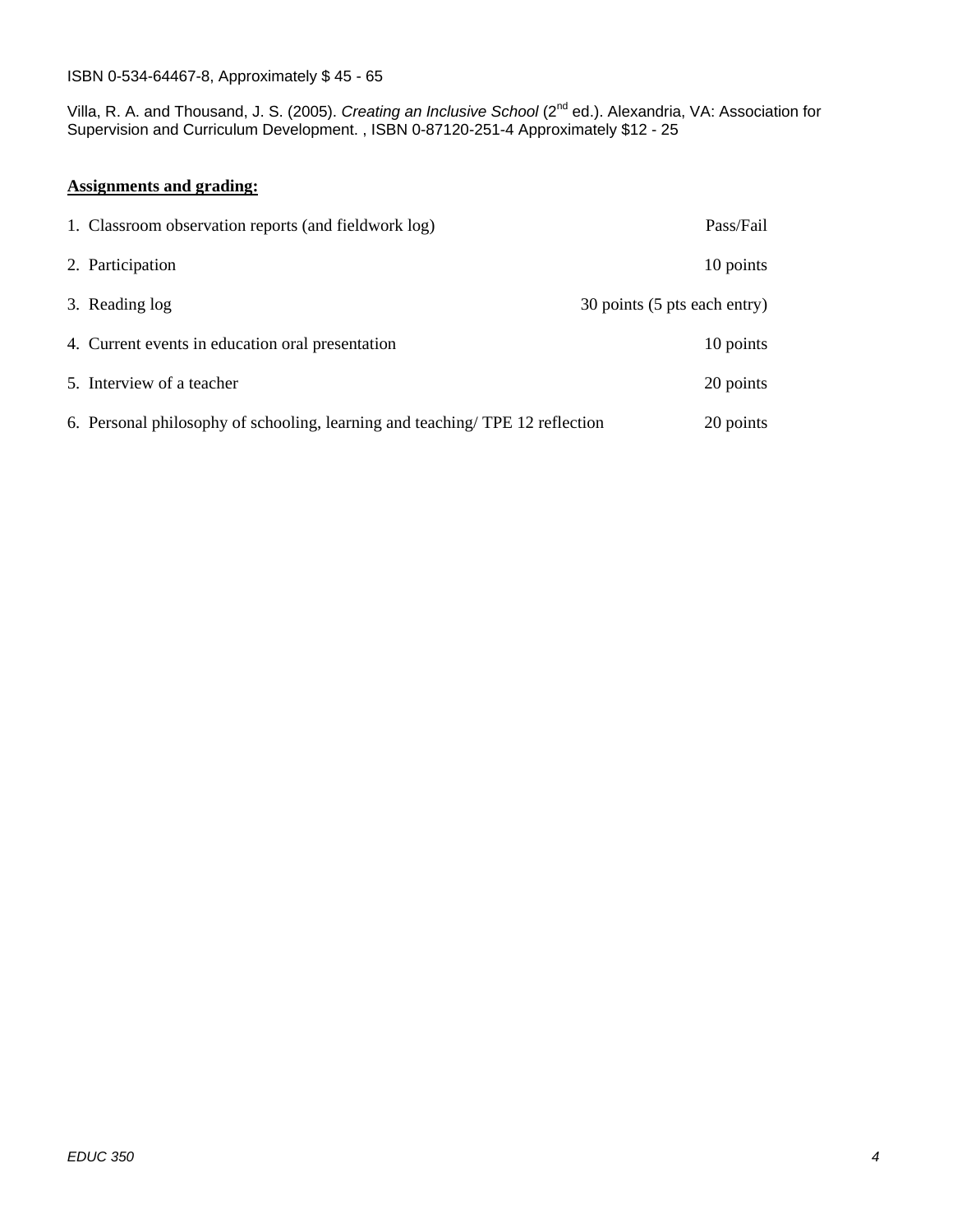#### 7. Inclusion, Diversity and Special Ed Laws 10 points

Grades will be determined by the total number of points earned (100 points possible):

 $A = 93-100$  $A = 90-92$  $B + 87-89$  $B = 83 - 86$  $B - 80 - 82$  $C+= 77-79$  $C = 73-76$  $C = 70-72$  $D = 60-69$  $F = 0-59$ 

#### **Assignment Descriptions:**

### **1. Classroom observation reports and timesheet** Pass **Pass/INC**

If you do not complete the classroom observations and timesheet/fieldwork log, you will receive a grade of "incomplete" (INC) for the course.

Using the classroom observation instrument provided in class, write up four observations in your field sites. The template is on the WebCT site under Fieldwork Instructions. You must submit one written observation from each of these four types of school settings: Elementary, Middle, High, and Special Setting. Submit these via the WebCT site as instructed on the due date. Turn in your timesheet in class on the due date.

### **2. Participation** 10 points **10 points**

This course is designed for active learning during class sessions. In order for this course to succeed for individuals and the group, students must come to class prepared to discuss assigned readings/topics and to participate in class activities. See details above in "Class Discussions and Participation." You will submit a self-assessment on WebCT on the due date.

The reading log provides an opportunity to reflect on learning about teaching through the assigned readings for each session. In the reading log, do not summarize. Instead, respond to the readings by focusing on ideas in the readings that are significant to you, explaining your connection with these ideas, and making your comments  $\&$  questions. Reading log entries should be  $1\frac{1}{2}$  - 2 paragraphs in length (Times New Roman, font size 12) and they must respond to the readings listed on the course schedule. See the table below for a summary of readings for which you should write a response in your reading log.

You should read and respond to the readings BEFORE coming to class. You should submit each reading log entry BEFORE coming to class on the Sunday prior to the class sessions. You will submit your reading entry log via the course WebCT6 site. Each Sunday you will submit a paragraph for the readings specified on the schedule for the following week. When

#### *EDUC 350* 5 **5**

# **3. Reading log** 30 points (5 points for each entry)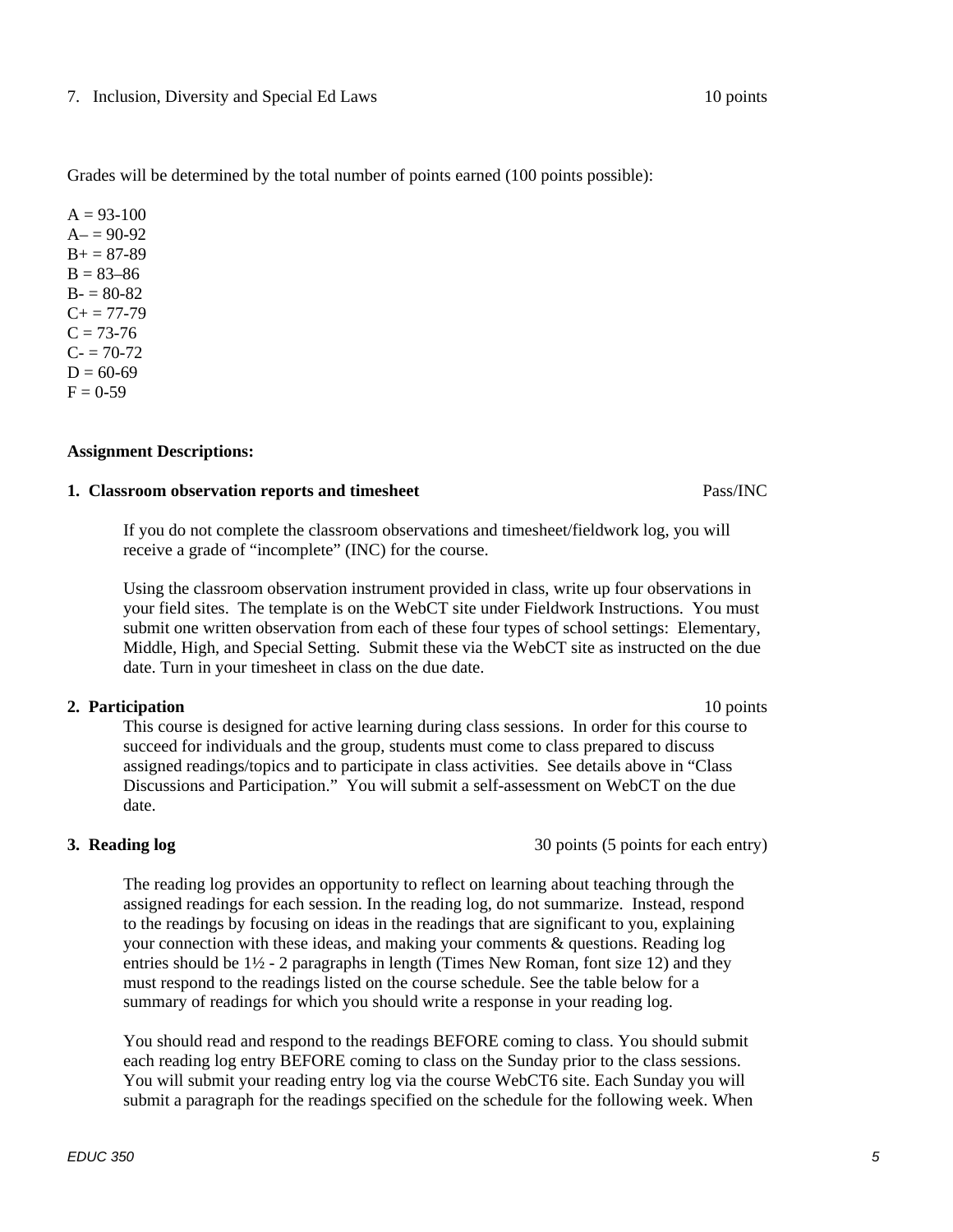you submit your reading log entry, please mark the entry clearly, e.g., "Reading 1: Purposes of and Changes in Schooling"

You should bring a print out copy of your reading log entries, bring them to the class sessions and be prepared to share your reading log responses with your classmates.

| Reading 1   | Grant & Gillette Chapter 1                  |  |
|-------------|---------------------------------------------|--|
| Due July 13 | The Three Purposes of Schooling             |  |
|             | The Changes in Teaching and Learning        |  |
|             |                                             |  |
| Reading 2   | Grant & Gillette Chapter 6                  |  |
| Due July 13 | The Profession of Teaching                  |  |
|             | Various Jobs in Education                   |  |
|             |                                             |  |
| Reading 3   | <b>Grant &amp; Gillette Chapter 8</b>       |  |
| Due July 20 | <b>Educational Philosophies</b>             |  |
|             | Developing an Educational Philosophy        |  |
|             |                                             |  |
| Reading 4   | Grant & Gillette Chapter 10                 |  |
| Due July 20 | <b>Teacher and Student Rights</b>           |  |
|             | <b>Teacher and Student Responsibilities</b> |  |
|             |                                             |  |
| Reading 5   | Villa & Thousand Chpt. 1 & Chpt. 2          |  |
| Due July 27 | Inclusive Education Define & Describe       |  |
|             | History & Law of Inclusive Education        |  |
| Reading 6   | <b>Grant &amp; Gillette Chapter 12</b>      |  |
| Due July 27 | <b>Teacher - Parent Relationships</b>       |  |
|             | Parent Involvement in Schooling             |  |
|             |                                             |  |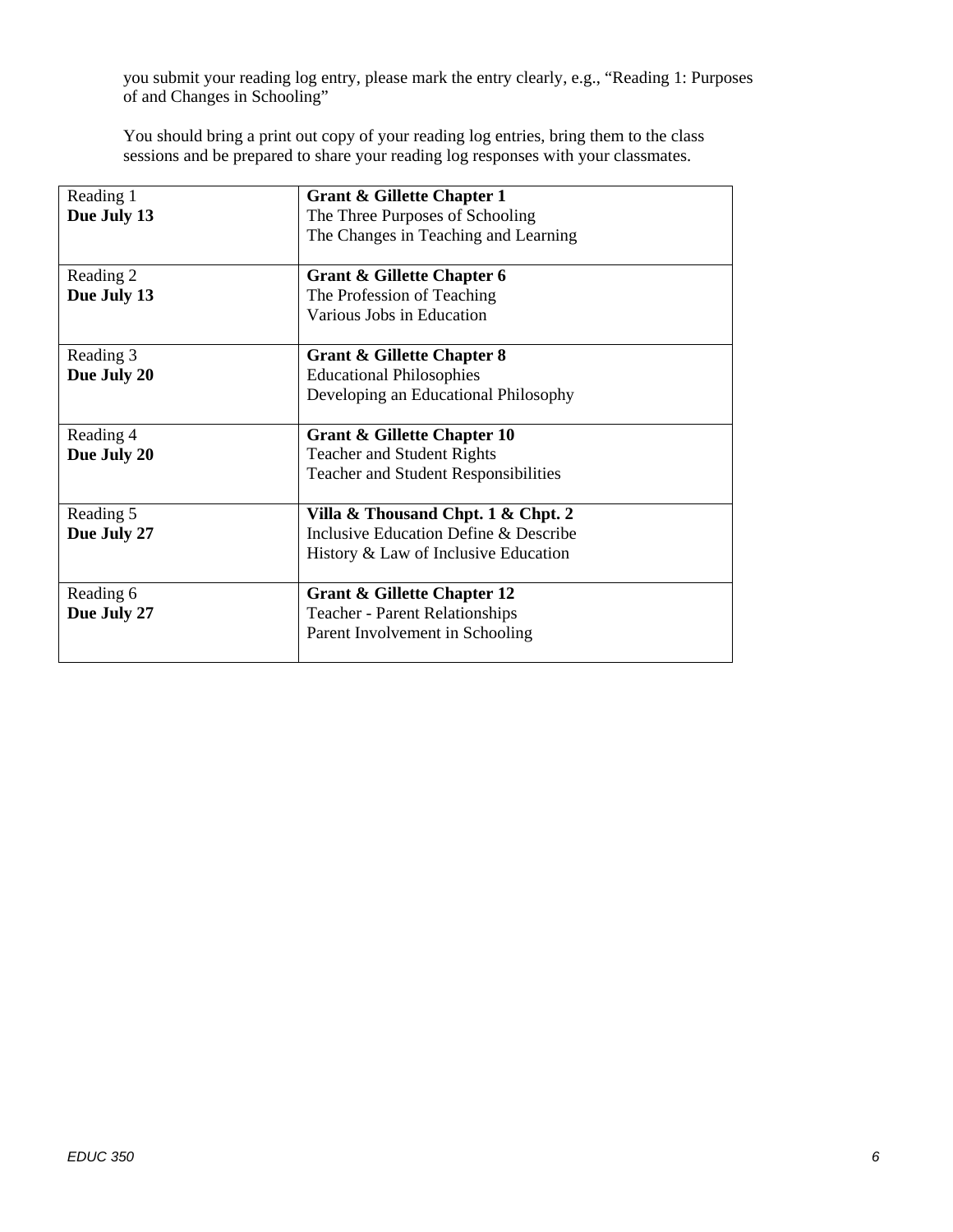#### **4. Current events in education** 10 points

During the second week of class, (Monday, June 9 and Wednesday June 11) you will be responsible for making a brief oral presenting on an item from the week's news in K-12 education. You will have approximately 5 minutes. The item may be from the internet (e.g., www.edweek.org/), newspaper, or magazine, and may pertain to local or national educational issues. You will summarize the article and explain how it connects with a contemporary issue in education. Briefly describe the contemporary issue in education. Your class texts are resources that can help you describe the issue. Note the perspective on the issue reflected in the article. Complete the outline below and submit it to the instructor at the time of oral presentation.

### **Outline for Current Event in Education Oral Presentation**

Title of the Article: Source: Summary of the key points of the article: Contemporary issue in education to which it is connected: Description of the contemporary issue in education: The perspective the article takes on the issue:

### **5. Interview of a Teacher**

In this assignment, you will interview a teacher and write a 3-4 page summary of what you learned from him or her. Your purpose is to render a sketch so that your reader may be able to envision the teacher as a person with a distinct philosophy and experience.

#### *Gathering information:*

Interview a current or retired teacher who has had at least 3 years of full–time experience in elementary, middle, or secondary school classrooms. Suggested questions are:

Why did the teacher choose to enter teaching? How attractive was the profession to prospective teachers at that time? What were the other career paths available; were any others seriously considered? Does the teacher have any regrets about becoming a teacher?

What professional education did the teacher have? How helpful was it in learning to teach? At what point did the teacher feel comfortable as a teacher?

What were/are the teacher's goals for the education of students? Have these goals changed over the years?

What career moves (school buildings, grade level, special students, subject matter, etc.) has the teacher made? To what extent were those moves voluntary? For current teachers, are further moves desired? If so, what are they, and why?

What have been the major joys and frustrations of teaching? What would help increase the joys and minimize the frustrations? On what issues does the teacher feel strongly about making changes in the way that schooling occurs now?

How did/does the teacher learn about his/her students' lives and needs? How similar are the backgrounds of the teacher and his/her students? What have been the teacher's experiences with "culture shock" in working with students from different backgrounds?

What are some favorite memories from the teacher's classroom? Does the teacher tend to remember individual students or activities, or are the memories more general?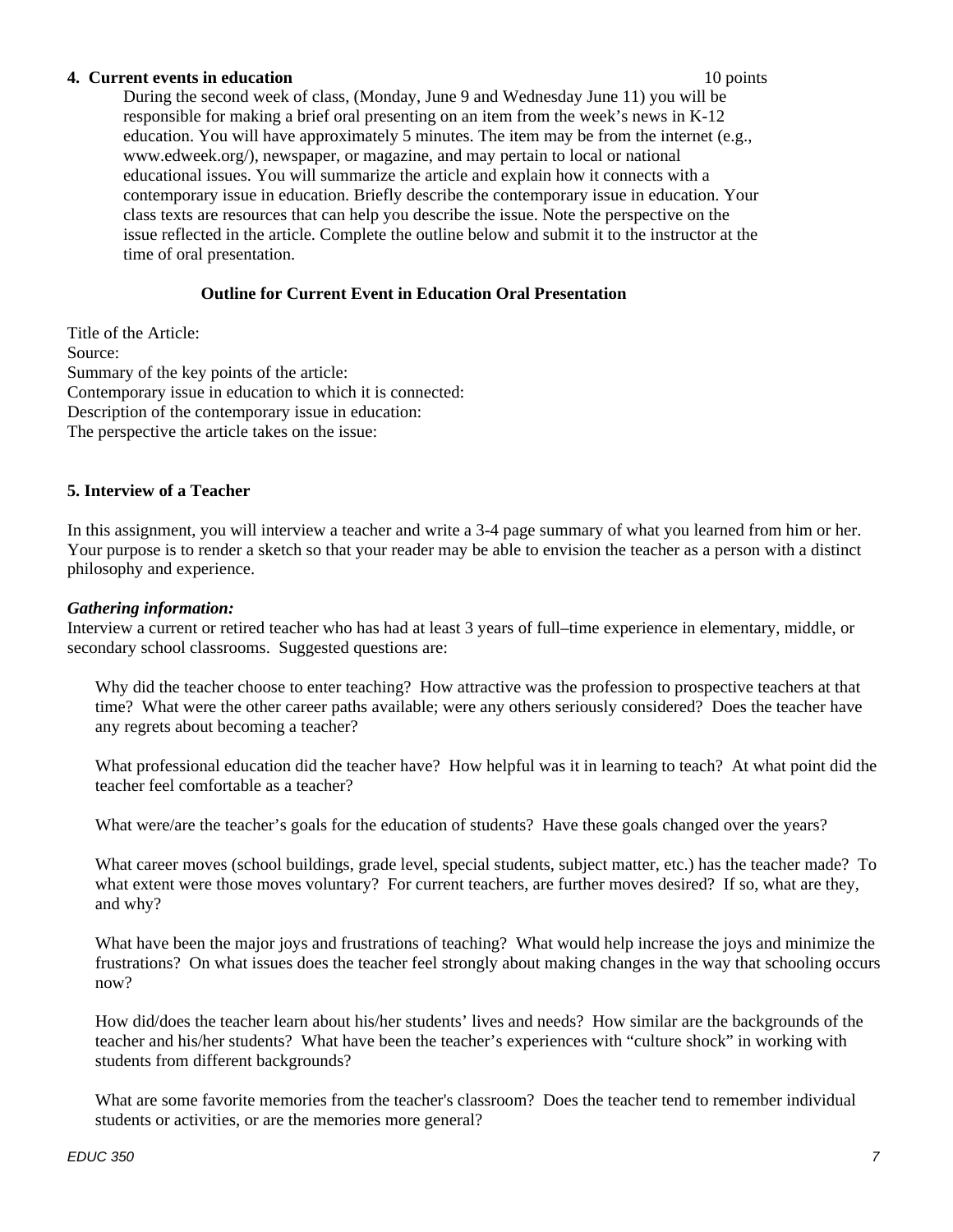What does the teacher think of current "hot issues" in education such as the California High School Exit Exam and the No Child Left Behind Act? How does the teacher take action to address new reforms that impact his/her classroom?

What is the teacher's metaphor for "teaching" or "teacher"? What are the main features of the teacher's approach toward teaching? What has the teacher learned from being a teacher?

### *Analysis:*

After collecting your information, think about what you have learned about this teacher. Focus on a few themes that best characterize what you have heard. Do not try to be all-inclusive. *Protect your teacher's confidentiality by using a pseudonym and masking identifying details.* 

In your analysis, incorporate what you have been learning about becoming and being a teacher. How does your teacher fit within the material addressed in your readings and in class? What issues are raised through your interview? What are the implications of your interview as you think about becoming a teacher? Be sure you include at least one reference to the readings/discussions we have in class.

#### *Criteria for evaluation:*

Exemplary papers are characterized by:

Completeness of description of the teacher's experiences and views Explanation of how the teacher interview relates to your thinking about teaching Integration of coursework (readings + discussions) into the analysis Correct grammar, syntax, spelling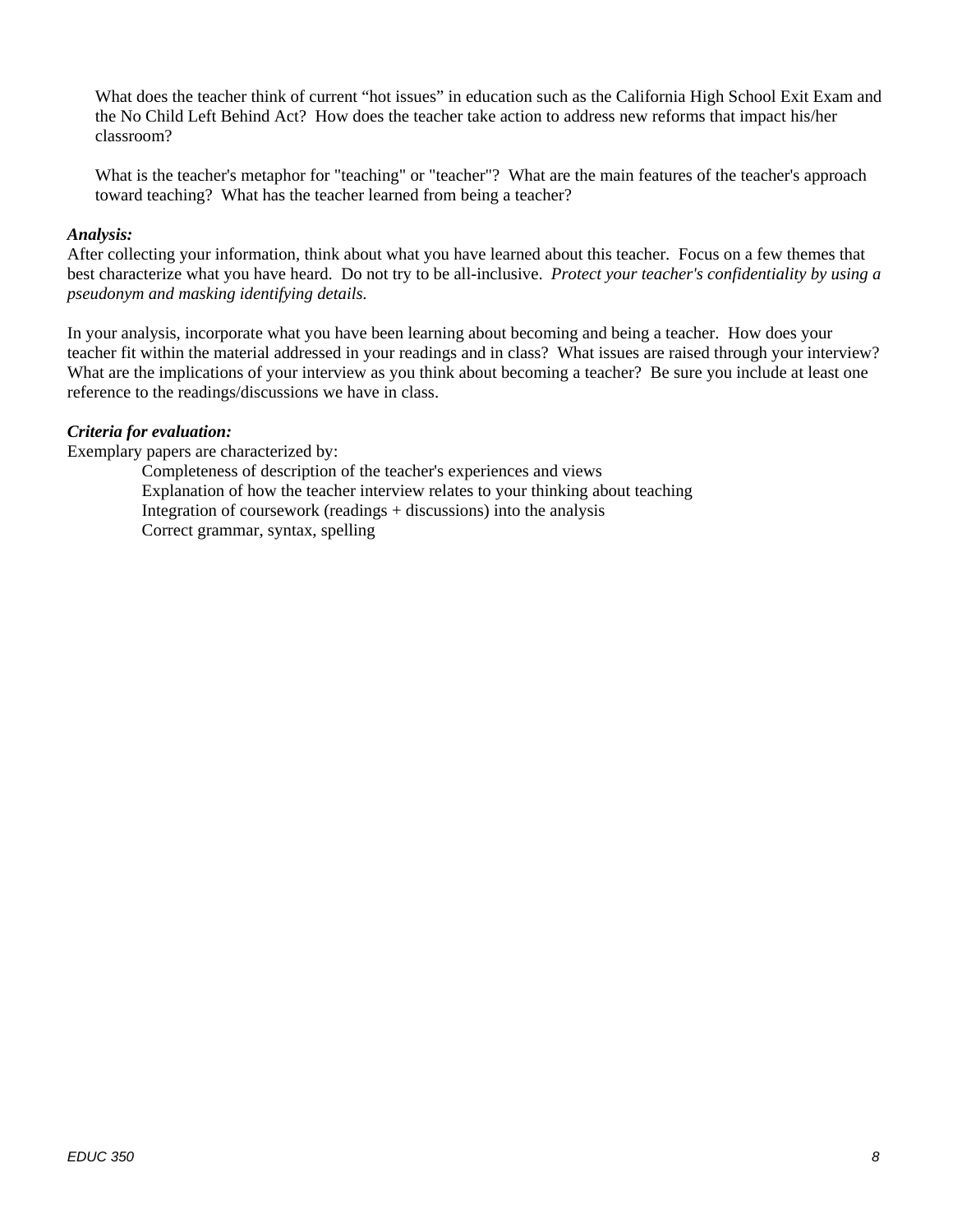### **6. Personal Philosophy of Schooling, Learning, and Teaching**

Write a 4-5 page paper (double-spaced, Times New Roman, size 12 font) that explains your personal philosophy of schooling, learning and teaching. Follow the template below, and self-assess before you turn in the paper.

#### **Paper Introduction**

Describe the level of schooling and subject field(s) you hope to teach. Name your philosophy (or combination of philosophies) as described by Grant & Gillette Ch 8. Explain why you are attracted to this philosophical stance. Is it due to your own schooling and/or background, what you've seen in schools since your own school days, the influence of particular persons, texts, other experiences with children/youth, etc.?

#### **Nature of schooling**

Describe what you believe is the purpose of schooling in a democracy. How will you as a teacher help achieve these purposes? Give at least one concrete example of how you will interact with your students in light of your beliefs.

#### **Nature of the learner**

Describe what you believe is the nature of the learner.

What are your thoughts about the students you will teach? What do they need from a teacher? Give at least one concrete example of how you will interact with your students in light of your beliefs.

### **Nature of the teaching/learning process**

Describe what you believe is the nature of the teaching/learning process?. What do you believe counts as knowledge and how should it be presented? How will you as a teacher use subject matter and other experiences to guide students toward meaningful learning activities?

Give at least one concrete example of how you will interact with your students in light of your beliefs.

### **Teacher dispositions and actions**

Describe what behavior (disposition/attitude & actions) you will exhibit in order to carry out your philosophical position.

Give at least one concrete example of how you will conduct yourself in light of your beliefs.

#### **Conclusion**

Recap your philosophy. What are your outstanding questions/concerns/thoughts about becoming a teacher?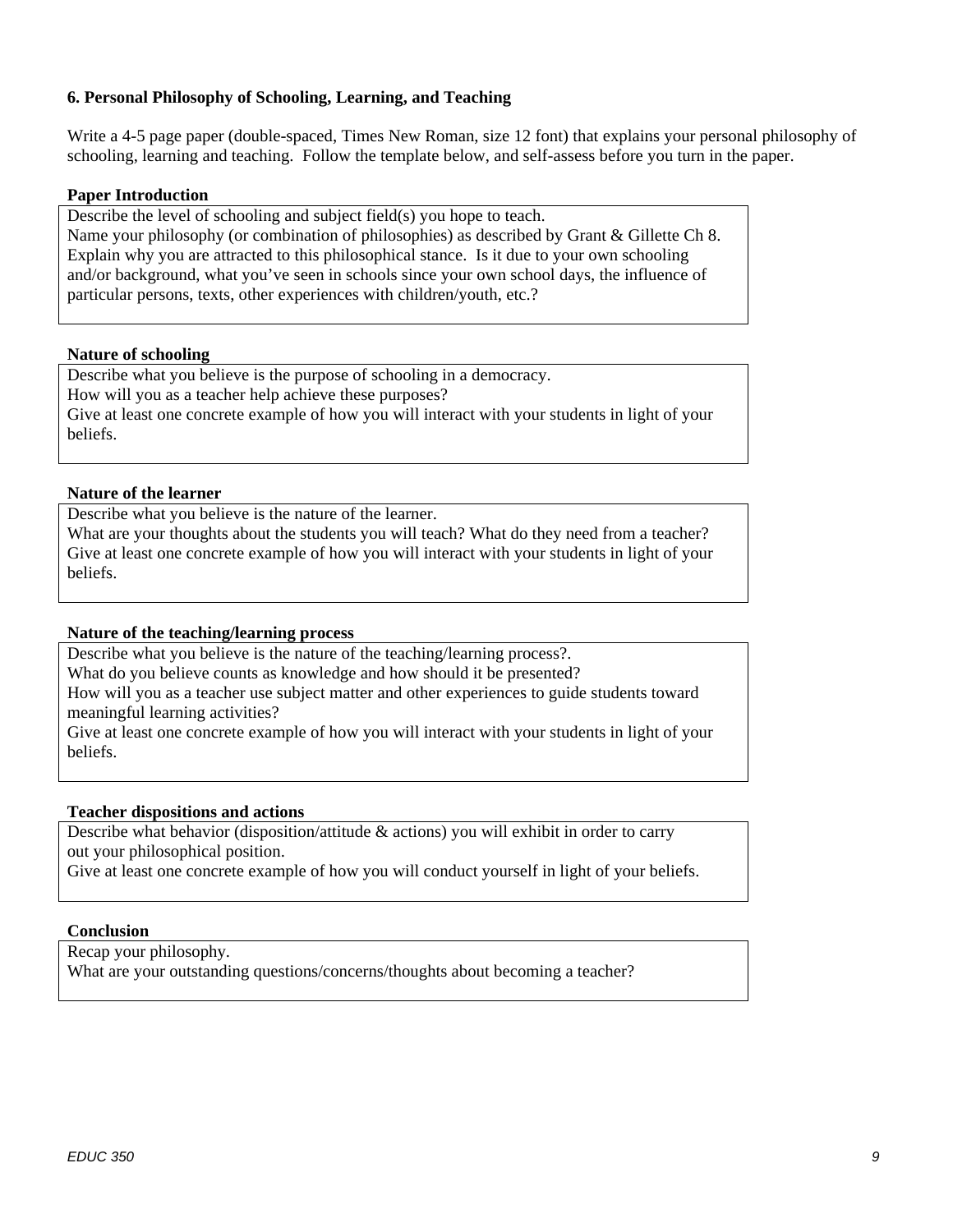#### **Criteria for Self- Assessment of Philosophy Paper**

Be sure to self-assess using the following criteria. Submit the self-assessment with your final draft of your philosophy paper (at least one "beefy" paragraph). These are the criteria that will be used to evaluate your philosophy paper.

Exemplary papers have the following characteristics:

**Ideas:** The paper is clear and focused. It holds the reader's attention. Relevant information and details enrich the central theme. Ideas are supported by research, practical knowledge and experience. Conclusions show insight. **Organization:** The organizational structure enhances and showcases the central idea or theme of the paper. An inviting introduction draws the reader in; a satisfying conclusion leaves the reader with a sense of closure and resolution. Sequencing is logical and effective. Thoughtful transitions tie parts together. The paper flows so smoothly, the reader hardly thinks about it.

**Connections**: The paper includes multiple references to EDUC 350 class experiences (specific text selections, class discussions, fieldwork observations, assignments, current events, etc.).

**Voice:** The writer of this paper speaks directly to the reader in a manner that is individual, compelling, engaging, and has personality.

**Sentence Fluency:** The writing has an easy flow. Sentences enhance the meaning. Sentences vary in length and structure. The piece has purposeful and varied sentence beginnings.

**Conventions:** The writer demonstrates a good grasp of standard writing conventions. Spelling is generally correct. Punctuation is accurate. Grammar and usage are correct. Paragraphing tends to be sound. The piece needs very little additional editing.

#### **7. Inclusion, Diversity and Special Ed Laws**

You will apply your understanding of the legal context of inclusive education and laws that influence teaching responsibilities. Study the following chapters and web sites:

- Grant, Carl. A. & Gillette, Maureen. (2005). *Learning to Teach Everybody's Children: Equity, Empowerment and Education that is Multicultural.* Thomson & Wadsworth. Read Ch 10.
- Villa, R. A. & Thousand, J. S. (2005). *Creating an inclusive school.* Alexandria, VA: Association for Supervision and Curriculum Development. Read Ch 1-2.

#### **Reflection and Applications:**

Apply your understanding of the legal context of inclusive education and laws that influence your teaching responsibilities.

Identify five laws or court decisions that influence you as a professional educator. At least two of these five must relate to special education law. Explain why the law or court decision is important to you as an educator. Provide your rationale (one paragraph) for each selection. How might it affect your teaching? Feel free to add insights from your personal experiences, observations and FAT City Video.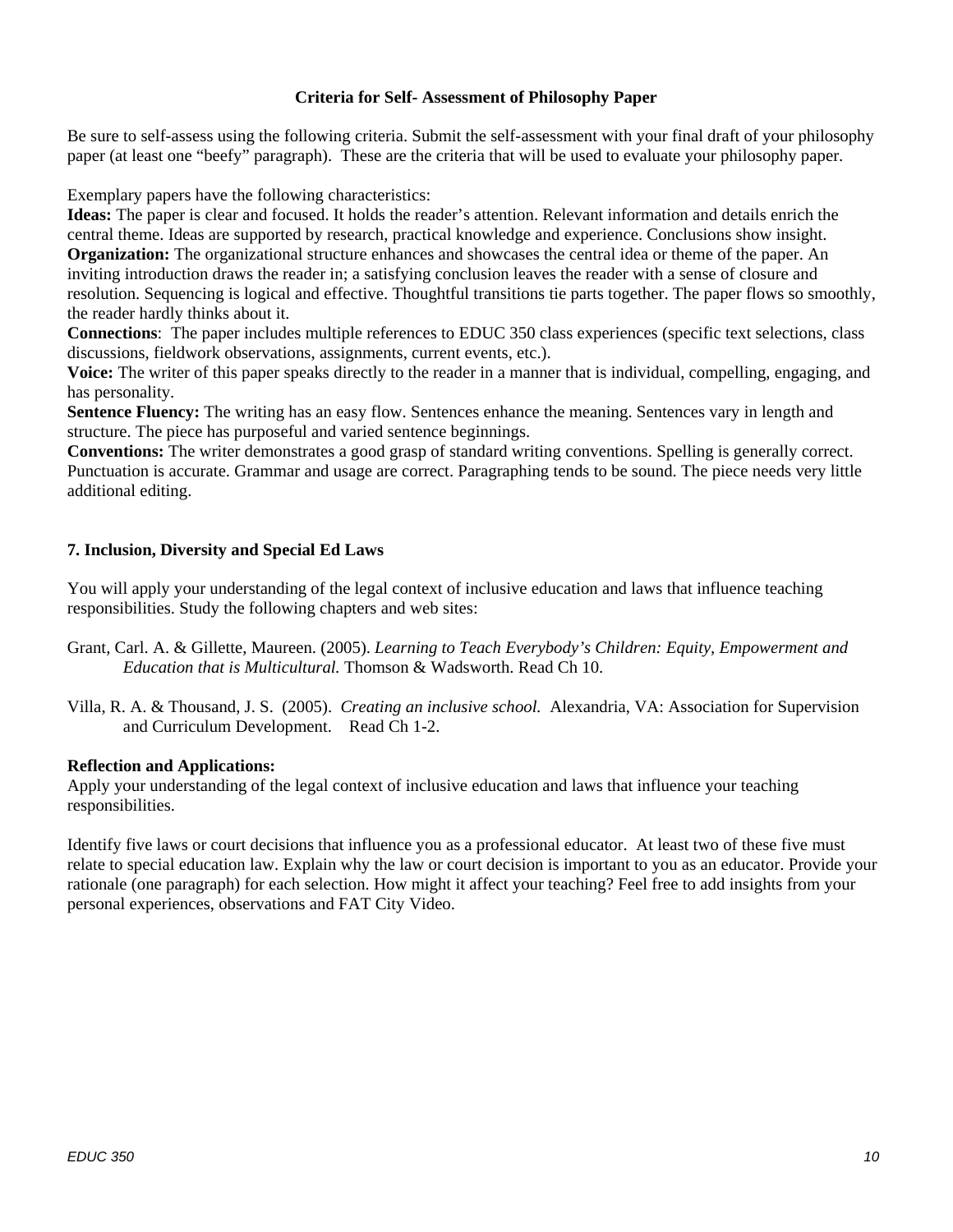## **EDUC 350: Foundations of Teaching as a Profession Summer 2008 Tentative Schedule**

(Subject to change to meet student needs.)

| <b>Date</b>    | <b>Session Title</b>                                                              | <b>Topics</b>                                                                                                                                                                                            | <b>Reading and Assignments for Class</b>                                                                                                                                                                                                                              |
|----------------|-----------------------------------------------------------------------------------|----------------------------------------------------------------------------------------------------------------------------------------------------------------------------------------------------------|-----------------------------------------------------------------------------------------------------------------------------------------------------------------------------------------------------------------------------------------------------------------------|
| Week 1         |                                                                                   |                                                                                                                                                                                                          |                                                                                                                                                                                                                                                                       |
| July 7<br>Mon  | Course Intro<br>Building a<br>community of<br>learners                            | Community building<br>WebCT-computer lab<br><b>Field Experience Requirement</b><br><b>Assignment Previews:</b><br><b>Current Events</b><br>$\bullet$<br><b>Presentations</b><br><b>Teacher Interview</b> | Access the website at<br>http://lynx.csusm.edu/courses/directory/directory.asp<br>Sign up for $WebCT - get$ library card and password.<br>Read the EDUC 350 Fieldwork Instructions on the<br>WebCT site.                                                              |
| July 9<br>Wed  | Why Teach?<br>Schooling in a<br>democracy                                         | "The Goals of Education"<br>on WebCT site.<br>What is the purpose of<br>schooling in a democracy?<br><b>Governance of Education</b><br>G & Gch9                                                          | <b>Reading for Reading Log 1:</b><br>Grant & Gillette ch 1<br>Bring to class both texts, syllabus, field experience info<br>and schedule, along with your questions about these<br>Reading Log 1 and Reading Log 2 are both due on<br>Sunday, July 13 <sup>th</sup> . |
| Week 2         |                                                                                   |                                                                                                                                                                                                          |                                                                                                                                                                                                                                                                       |
| July 14<br>Mon | Effective<br>Teaching and<br>Schooling<br><b>School Finance</b><br>and Governance | <b>Becoming an Effective</b><br>Teacher G & G ch 2<br><b>Developing Questions for</b><br><b>Teacher Panel</b><br><b>School Finance:</b><br>G & G ch 11                                                   | <b>DUE: Current Events Presentations</b><br>Waiver requests for field experience hours must be<br>turned in during class today                                                                                                                                        |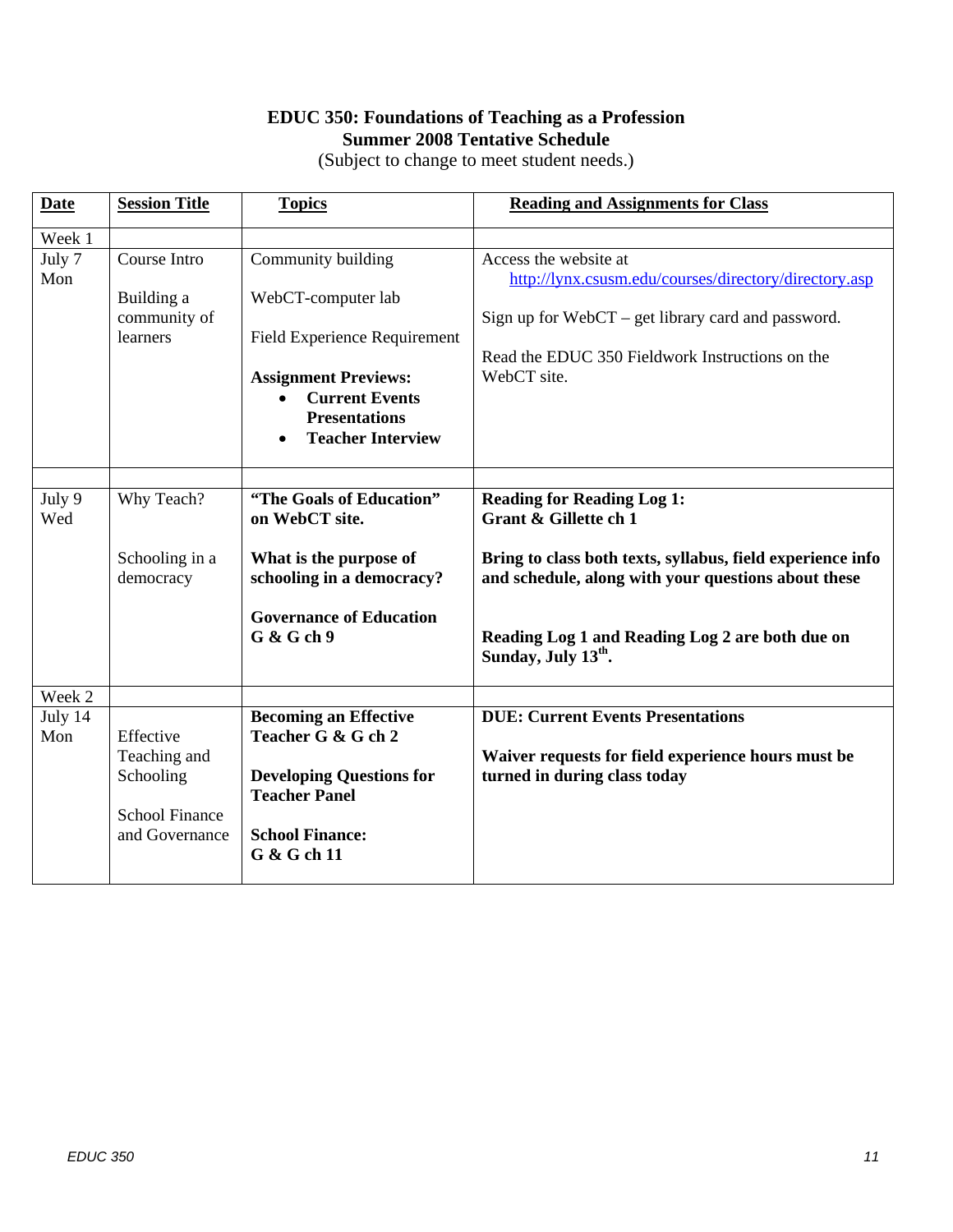| July 16<br>Wed | Becoming a<br>teacher<br>School<br>organization<br>Middle<br>schooling<br>High schooling | <b>The Teaching Profession</b><br><b>Organizational Structures of</b><br>Schooling G & G ch 7<br><b>Preview Assignment:</b><br><b>Philosophy of Education</b><br><b>Student Services presentation</b><br><b>Discuss teacher interview</b><br>with your peers. Use PQP<br>(praise, question & polish)<br>format to give feedback | <b>DUE: Current Events Presentations</b><br><b>Reading for Reading Log 2:</b><br>Grant & Gillette ch 6<br>Bring a draft of your teacher interview to class (on paper)<br>Peruse the website brochure of your choice at:<br>http://lynx.csusm.edu/coe/academics/<br>and the EDUC 350 Advising Session PowerPoint at:<br>http://lynx.csusm.edu/coe/ssc/Presentations.asp<br>Middle schooling:<br>Peruse the National Middle School Association website, |
|----------------|------------------------------------------------------------------------------------------|---------------------------------------------------------------------------------------------------------------------------------------------------------------------------------------------------------------------------------------------------------------------------------------------------------------------------------|-------------------------------------------------------------------------------------------------------------------------------------------------------------------------------------------------------------------------------------------------------------------------------------------------------------------------------------------------------------------------------------------------------------------------------------------------------|
|                |                                                                                          |                                                                                                                                                                                                                                                                                                                                 | www.nmsa.org<br>High schooling:<br>Peruse the National High School Association website,<br>www.nhsa.net<br>Reading Log 3 and Reading Log 4 are both due on<br>Sunday, July 20 <sup>th</sup> .                                                                                                                                                                                                                                                         |
| Week 3         |                                                                                          |                                                                                                                                                                                                                                                                                                                                 |                                                                                                                                                                                                                                                                                                                                                                                                                                                       |
| July 21<br>Mon | Philosophies of<br>Education                                                             | <b>Tchr Interviews Share Out</b><br><b>TPE 12 introduction</b><br><b>Philosophies of Education</b><br><b>In class: Educational</b><br><b>Philosophy pre-write</b>                                                                                                                                                               | <b>DUE:</b> Interview with a Teacher<br><b>Reading for Reading Log 3:</b><br><b>Grant &amp; Gillette ch 8</b><br>Take "What is Your EP?" survey in Grant/Gillette pp.<br>300-305 and bring your results to class                                                                                                                                                                                                                                      |
|                |                                                                                          |                                                                                                                                                                                                                                                                                                                                 |                                                                                                                                                                                                                                                                                                                                                                                                                                                       |
| July 23<br>Wed | Ethics, rights,<br>responsibilities<br>in teaching and<br>learning<br>Ed Equity          | <b>Preview assignment:</b><br><b>Inclusion, Diversity</b><br>and SpEd Law<br><b>Revisit TPE 12</b><br><b>FAT City Video</b>                                                                                                                                                                                                     | <b>Reading for Reading Log 4:</b><br>Grant & Gillette ch 10<br>Reading Log 5 and Reading Log 6 are both due on<br>Sunday, July 27.                                                                                                                                                                                                                                                                                                                    |
| Week 4         |                                                                                          |                                                                                                                                                                                                                                                                                                                                 |                                                                                                                                                                                                                                                                                                                                                                                                                                                       |
| July 28<br>Mon | Inclusion<br>Special Ed<br>History and Law                                               | <b>Workshop session</b><br>In class: philosophy paper<br>draft revising<br>In class: Inclusion, Diversity,<br><b>SpEd pre-writing</b>                                                                                                                                                                                           | <b>Educational Philosophy draft</b><br>Bring draft (on paper) to class<br><b>Reading for Reading Log 5:</b><br>Villa & Thousand ch 1 & ch 2                                                                                                                                                                                                                                                                                                           |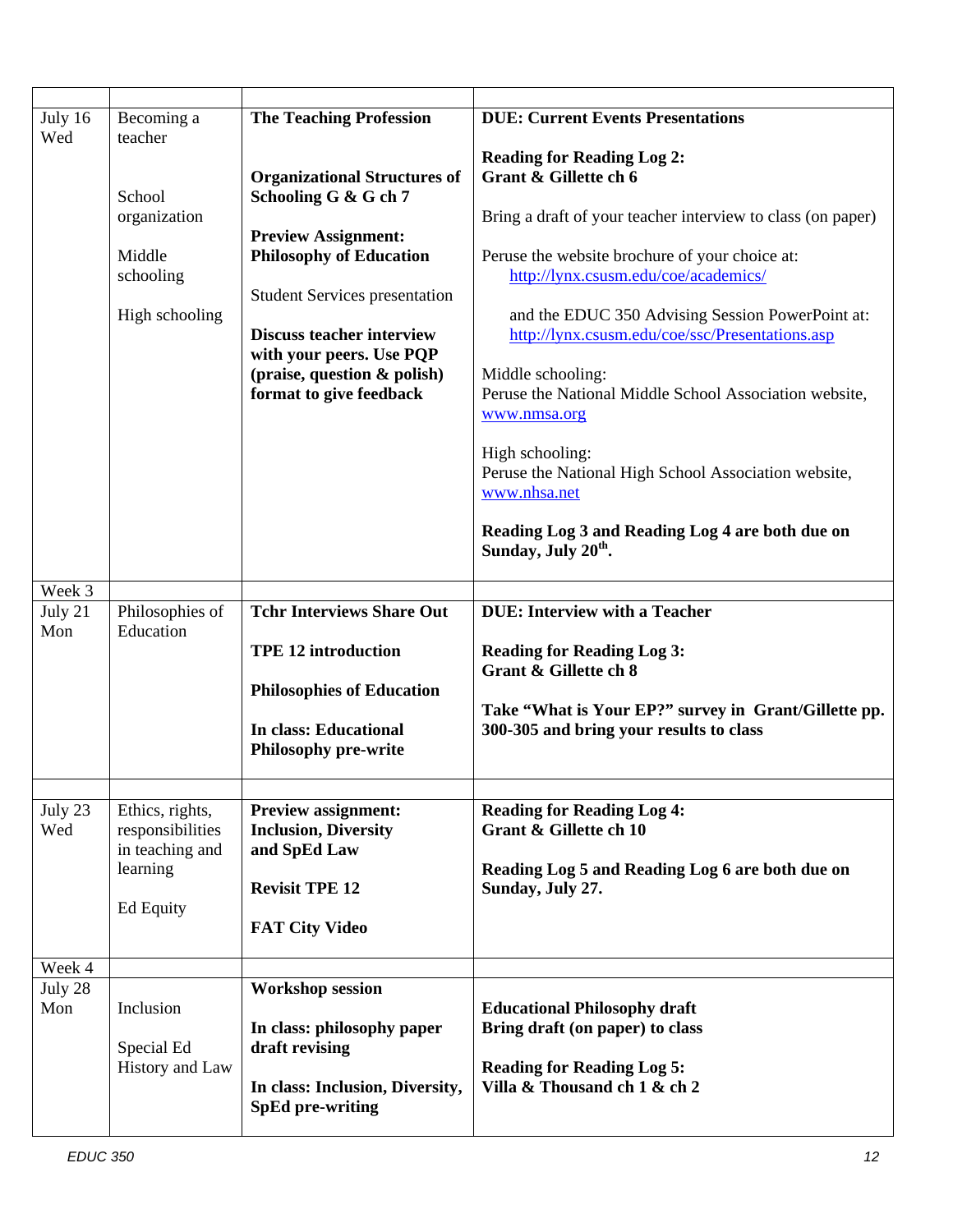| July 30 | The Lives and       |                                 | DUE: Assignment on Inclusion, Diversity & Special                           |
|---------|---------------------|---------------------------------|-----------------------------------------------------------------------------|
| Wed     | Work of             | Panel of experienced teachers   | <b>Education Law</b>                                                        |
|         | Teachers            |                                 |                                                                             |
|         |                     | Family Involvement              | <b>Reading for Reading Log 6:</b>                                           |
|         | Community,          | Presentation                    | Grant & Gillette ch 12                                                      |
|         | Family,<br>Schools  |                                 |                                                                             |
| Week 5  |                     |                                 |                                                                             |
| August  |                     | <b>Sharing your observation</b> | <b>DUE: Educational Philosophy of Teaching, Learning</b>                    |
| 4       | Classroom           | experiences                     | and Schooling                                                               |
| Mon     | <b>Observations</b> |                                 |                                                                             |
|         |                     | Top 10 list responses           | DUE: TPE 12 reflection                                                      |
|         |                     | <b>Ed Philosophy Share out</b>  | <b>DUE: Fieldwork Log (on paper)</b>                                        |
|         |                     |                                 | Reading 7: Carl and Maureen's Top 10 List<br>Grant & Gillette pp. 477 - 480 |
|         |                     |                                 |                                                                             |
| August  | Classroom           | Sharing your observation        | <b>DUE: Classroom Observations</b>                                          |
| 6       | Observations        | experiences                     |                                                                             |
| Wed     |                     |                                 | <b>DUE</b> : Self-assessment                                                |